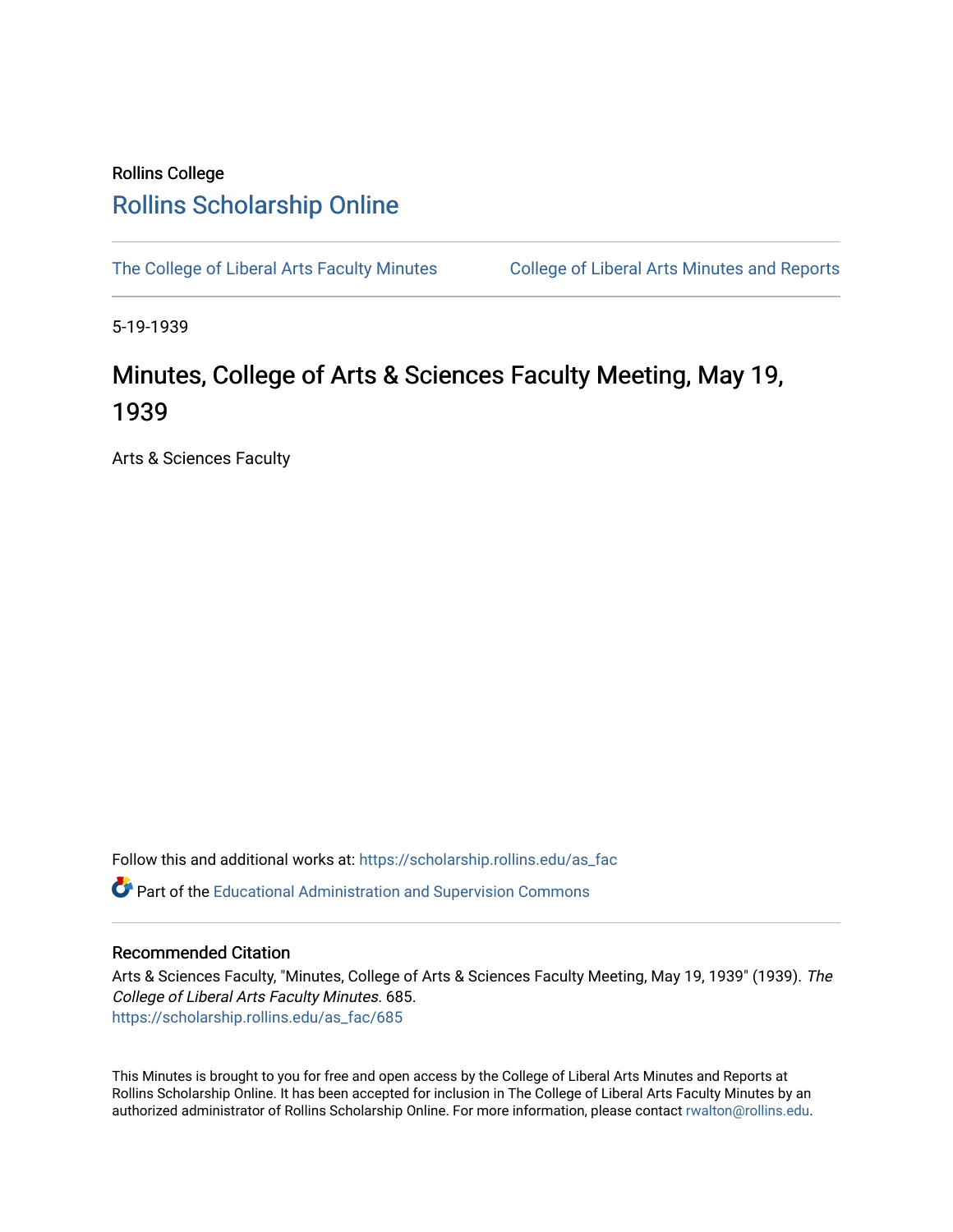The fifth regular meeting of the Rollins College Faculty for the year 1938-39 was called to order by President Holt at 4:10 P.M., Friday, May 19, in Knowles 523.

The following members were present: President Holt, Dean Anderson, Dr. Adams, Professor Allen, Dr. Armstrong, Mr. Arsenault, Professor H. Bailey, Professor Biddle, Professor B. Bloch, Mr. Brown, Professor Campbell, Dr. Clarke, Professor Cox, Professor Denney, Mrs. Dougherty, Professor Dougherty, Dean Enyart, Dr. France, Professor Granberry, Professor Hagopian, Professor Hanna, Dr. Harris, Dr. Hasbrouck, Mr. George Holt, Professor Honaas, Dr. P. Hutchings, Dr. W. Hutchings, Dr. Kinsler, Mr. Kvam, Professor Lamb, Mr. McDowall, Dr. Melcher, Mr. Mendell, Dr. Newman, Miss Ortmayer, Professor Packham, Dr. Pierce, Professor Roney, Professor Shor, Professor Siewert, Dr. Smith, Dr. stone, Mr. Sturchio, Mr. Tiedtke, Miss Treat, Professor Trowbridge, Dr. Uphof, Dr. Waddington, Mr. Waite, Professor Wattles, Miss Weber, Professor Weinberg, Dr. Young, Mr. Yust.

Dean Anderson made the following announcements:

The Faculty are asked to file all requests for next year's events.

The French movie, La Grande Illusion, is being presented by le Cercle Francais.

The Faculty will be sent a memorandum asking for recommendations regarding students who should not remain in college.

The Faculty are asked to send in a written report, if they have not already done so, on any student not returning.

The last assembly will be an all college sing next Wednesday evening.

Professor Weinberg announced that the Faculty-Senior Picnic will take place at Sanlando Springs on Wednesday, May 31, at 3:00 P.M.

Dean Anderson announced that the Faculty Committee on Student Standing had dropped Bruno Fedrizzi and David Davis from college, and that Paul Ma had left on his own accord but with the approval of the Committee.

President Holt reported that Dr. Burton has had his opera-<br>tion, and is well on the road to recovery. On the motion of Dean Enyart, seconded by Professor Biddle, the secretary was instructed to send him a telegram with the good wishes and congratulations of the Faculty.

Professor Trowbridge nominated Professor Waite for faculty<br>representative to Student Council. This was seconded by Professor Biddle. On the motion of Professor Weinberg, seconded by Miss Weber, nominations were closed. Mr. Waite was unanimously elected.

**151** 

May 19, 1939  $5th$